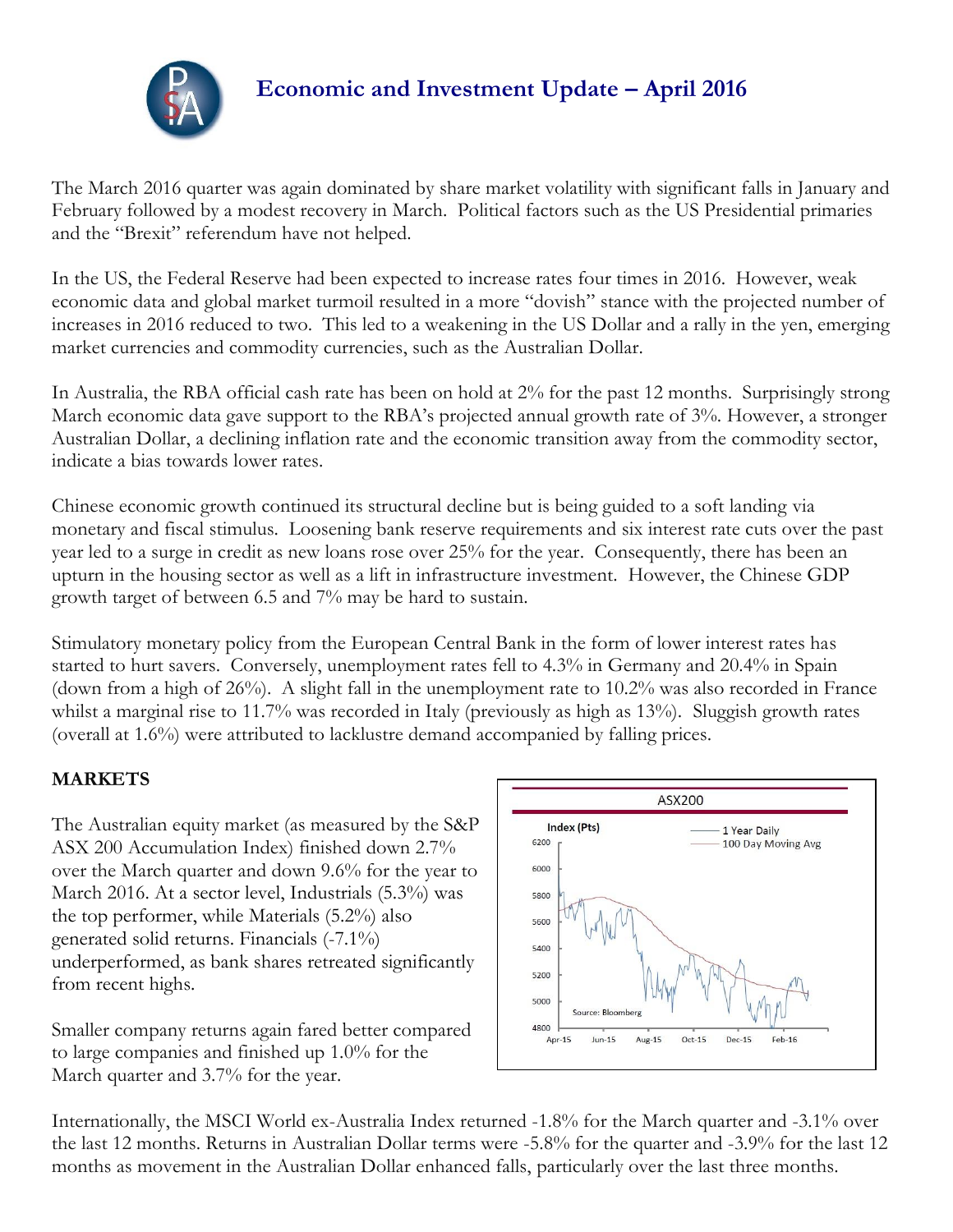During the March quarter, the best performing developed market was the US (up 1.5%, as measured by the Dow Jones Industrial Index) whilst large falls were recorded in Japan (down 12%, as measured by the Nikkei Index) and China (down 13.7% as measured by the Shanghai Shenzhen CSI 300 Index). The Shanghai Index has endured a volatile ride with a loss of over 20% for the 12 months to 31 March 2016, a gain of 8.9% p.a. over 3 years and a flat return  $(0.0\%)$  over 5 years.

Domestic listed property rose by 6.4% over the March quarter, supported by low interest rates and overseas demand. Global property also finished higher, up 3.3% over the March quarter and 0.7% over the year to 31 March 2016.

Australian Government and global bonds produced gains as bond yields fell. Credit securities also finished higher over the quarter. Domestic bonds (as measured by the Bloomberg Composite Bond Index) returned 2.1% for the quarter whilst global bonds (as measured by the Barclays Capital Global Aggregate Index) returned 1.4%.

The oil price (as measured by the West Texas Intermediate price in USD) recovered slightly from recent falls, up 3.5% for the quarter but down 19.5% for the year to 31 March. As discussed above, the US Dollar weakened, resulting in a 5% rise in the Australian Dollar (against the USD).

| <b>Sector</b>          | <b>Index</b>                                      | 3 mths<br>(9/0) | 1 year<br>(%) | 5 years<br>$(\%$ p.a.) |
|------------------------|---------------------------------------------------|-----------------|---------------|------------------------|
| <b>Equities</b>        |                                                   |                 |               |                        |
| Australia              | S&P/ASX 200 TR Index                              | $-2.7$          | $-9.6$        | 5.7                    |
|                        | S&P/ASX Small Ordinaries TR Index                 | 1.0             | 3.7           | $-2.1$                 |
| International          | MSCI World ex Aust NR Index (AUD)                 | $-5.8$          | $-3.9$        | 13.3                   |
|                        | MSCI World ex Aust NR Index (AUD Hedged)          | $-1.8$          | $-3.1$        | 11.0                   |
| <b>Emerging Mkts</b>   | MSCI Emerging Mkts NR (AUD)                       | 0.0             | $-12.6$       | 1.7                    |
| <b>Listed Property</b> |                                                   |                 |               |                        |
| Australian             | S&P/ASX 200 Prop Trust TR Index                   | 6.4             | 11.3          | 15.9                   |
| International          | FTSE EPRA/NAREIT Dev Prop NR Index (Hedged)       | 3.3             | 0.7           | 11.8                   |
| <b>Direct Property</b> |                                                   |                 |               |                        |
| Australian             | Australian Mercer Unlisted Property (pre-tax)     | 3.5             | 13.3          | 10.5                   |
| <b>Currencies</b>      |                                                   |                 |               |                        |
| AUD v USD              | <b>Against US Dollar</b>                          | 5.2             | 0.7           | $-5.7$                 |
| <b>Fixed Interest</b>  |                                                   |                 |               |                        |
| Australian             | <b>Bloomberg Ausbond Composite All Maturities</b> | 2.1             | 2.0           | 6.6                    |
|                        | <b>Bloomberg Ausbond Credit All Maturities</b>    | 1.4             | 2.2           | 6.6                    |
| International          | Barclays Capital Global Agg Index (AUD Hedged)    | 3.7             | 4.5           | 7.7                    |
| Commodities            |                                                   |                 |               |                        |
| Gold                   | $Gold - USD$                                      | 16.2            | 4.2           | $-3.0$                 |
| O <sub>il</sub>        | WTI Oil $$/b$ – USD                               | 3.5             | $-19.5$       | $-18.5$                |
| <b>Base Metals</b>     | RBA Index Base Metals (weighted currency)         | 4.4             | $-15.2$       | $-8.4$                 |

The table below (sourced from Lonsec) summarises the returns from a number of market sectors.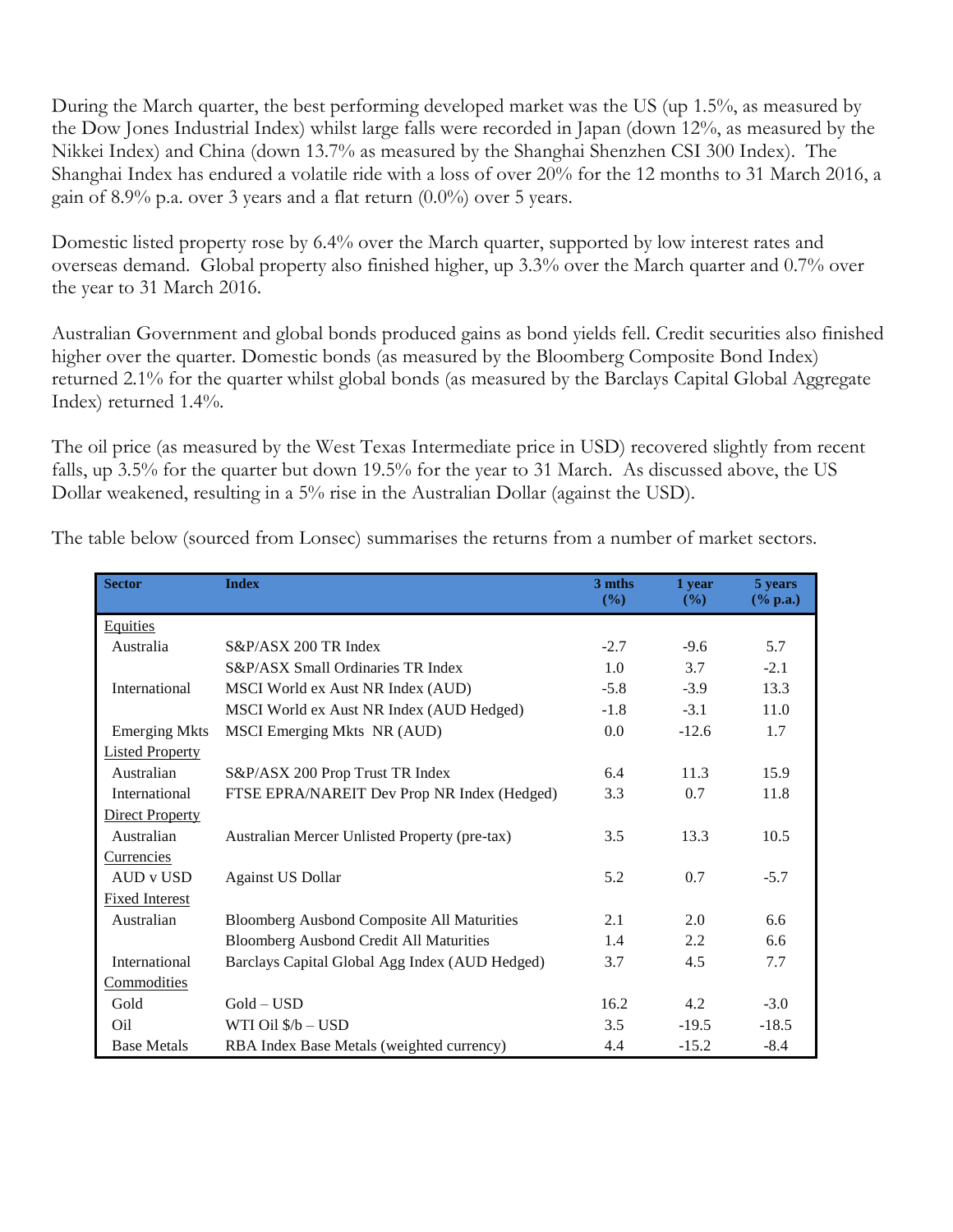## **Economic & Investment Outlook**

Since the end of the quarter, markets have continued to rally off the back of a short term rise in oil prices coupled with positive news out of China, with trade numbers exceeding expectations.

In the US, economic news remains mixed. Eyes are on the upcoming reporting season where strong company earnings figures are required to underpin share price growth.

It is likely that Europe, Japan and probably China will continue on their monetary easing path. However, central bank policy is losing some of its impact.

With global growth in limbo, the expectations are for continued periods of market volatility interspersed with periods of relative market calm.

The recent rise in the Australian Dollar is likely to be supported by an improvement in our terms of trade given the recent 50% recovery in the iron ore price. The continued strength of the Australian Dollar against the US Dollar is however dependant on the US Federal Reserve maintaining its dovish stance (i.e. "lower for longer" interest rates).

#### **Australian Shares**

We recommend investors hold a neutral position in Australian Equities with the market currently trading in line with its 15 year average.

However, equity valuations do not look particularly compelling particularly in the top 20 stocks where earnings growth has been subdued. As such, it is becoming more of a stock pickers market.

Although small cap stocks have continued to outperform the bigger end of town, a cautious approach to small cap stocks should be adopted going forward due to increased risk of volatility.

#### **Global Shares**

We maintain our recommendation for investors to hold a neutral to underweight position to International Equities relative to their benchmark allocation.

As emerging market valuations remain high, we have a preference for developed markets.

The risk return profile in Europe looks attractive although a stronger Euro poses a threat to the earnings outlook. A similar prognosis can be attributed to the Japanese market. Conversely, a slower than expected recovery in the US may receive some impetus from a weaker US Dollar.